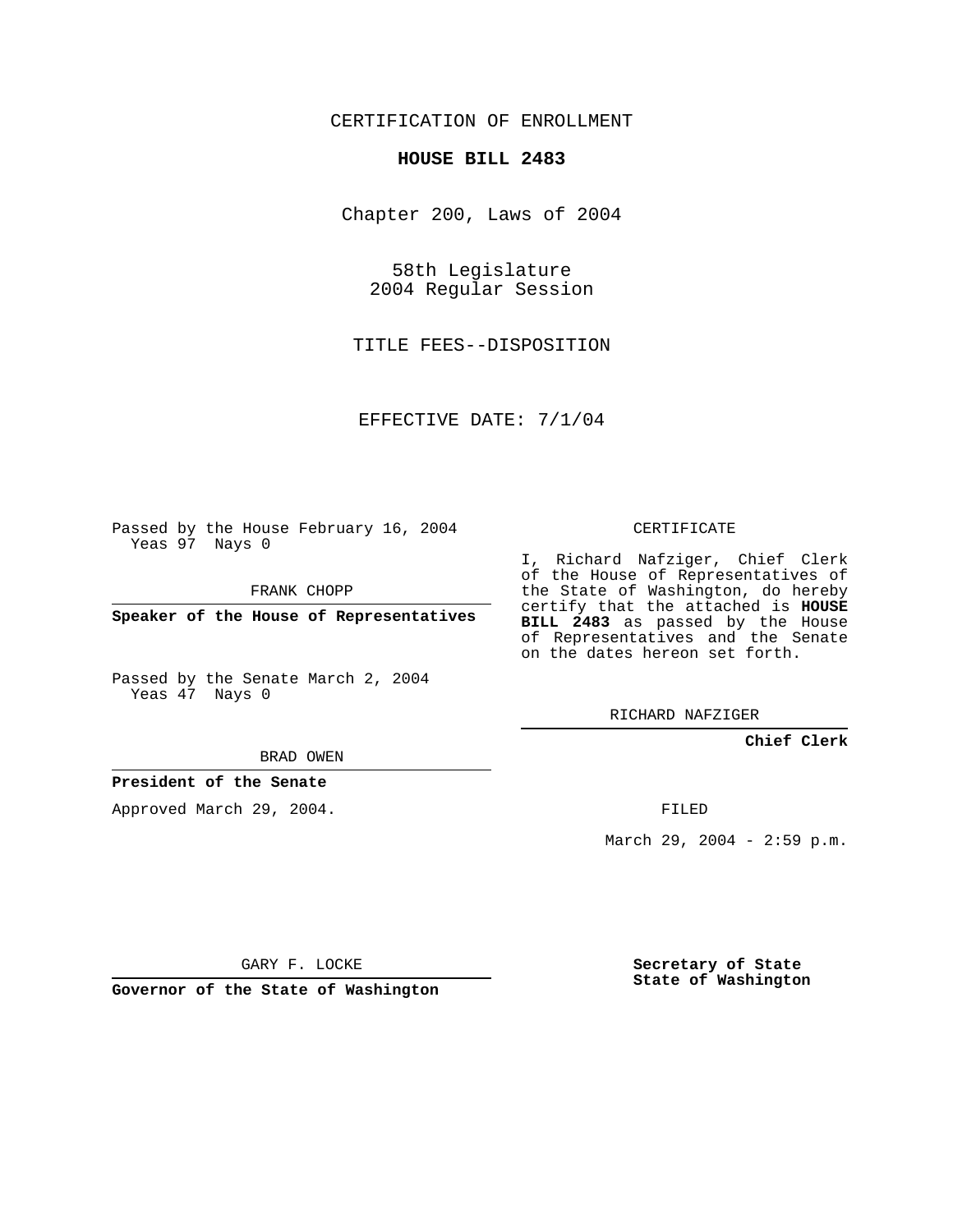# **HOUSE BILL 2483** \_\_\_\_\_\_\_\_\_\_\_\_\_\_\_\_\_\_\_\_\_\_\_\_\_\_\_\_\_\_\_\_\_\_\_\_\_\_\_\_\_\_\_\_\_

\_\_\_\_\_\_\_\_\_\_\_\_\_\_\_\_\_\_\_\_\_\_\_\_\_\_\_\_\_\_\_\_\_\_\_\_\_\_\_\_\_\_\_\_\_

Passed Legislature - 2004 Regular Session

**State of Washington 58th Legislature 2004 Regular Session By** Representatives Murray and McIntire

Read first time 01/15/2004. Referred to Committee on Transportation.

 1 AN ACT Relating to the disposition of title fees; amending RCW 2 46.12.040, 46.12.101, and 46.68.020; and providing an effective date.

3 BE IT ENACTED BY THE LEGISLATURE OF THE STATE OF WASHINGTON:

 4 **Sec. 1.** RCW 46.12.040 and 2002 c 352 s 3 are each amended to read 5 as follows:

 (1) The application for an original certificate of ownership accompanied by a draft, money order, certified bank check, or cash for five dollars, together with the last preceding certificates or other satisfactory evidence of ownership, shall be forwarded to the director.  $(2)$  The fee shall be in addition to any other fee for the license

11 registration of the vehicle. The certificate of ownership shall not be 12 required to be renewed annually, or at any other time, except as by law 13 provided.

14 (3) In addition to the application fee and any other fee for the 15 license registration of a vehicle, the department shall collect from 16 the applicant a fee of fifteen dollars for vehicles previously 17 registered in any other state or country. The proceeds from the fee 18 shall be deposited in ((the motor vehicle fund)) accordance with RCW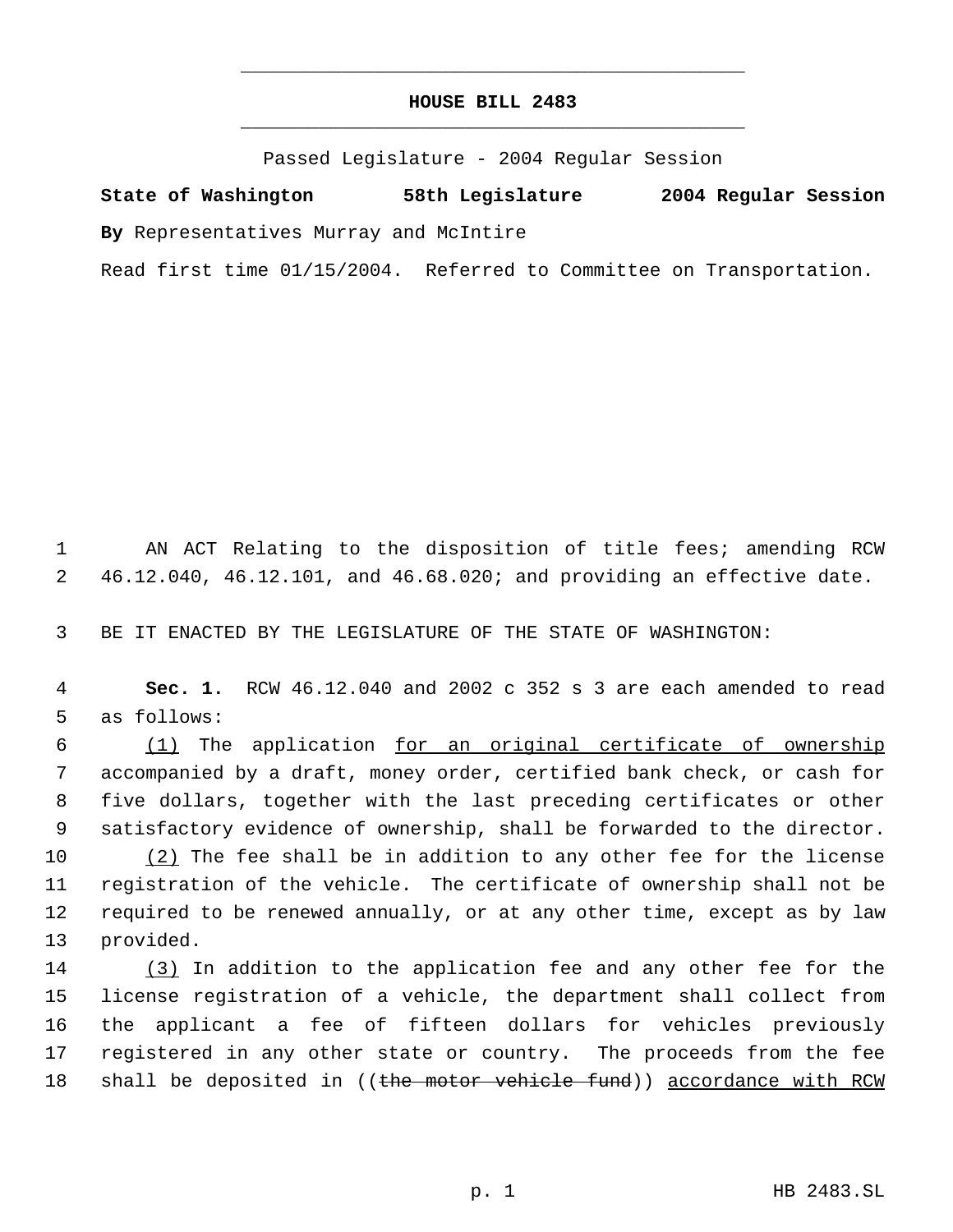46.68.020. For vehicles requiring a physical examination, the 2 inspection fee shall be fifty dollars and shall be deposited in  $($  (the motor vehicle fund)) accordance with RCW 46.68.020.

 **Sec. 2.** RCW 46.12.101 and 2003 c 264 s 7 are each amended to read as follows:

 A transfer of ownership in a motor vehicle is perfected by compliance with the requirements of this section.

 (1) If an owner transfers his or her interest in a vehicle, other than by the creation, deletion, or change of a security interest, the owner shall, at the time of the delivery of the vehicle, execute an assignment to the transferee and provide an odometer disclosure statement under RCW 46.12.124 on the certificate of ownership or as the department otherwise prescribes, and cause the certificate and assignment to be transmitted to the transferee. The owner shall notify the department or its agents or subagents, in writing, on the appropriate form, of the date of the sale or transfer, the name and address of the owner and of the transferee, the transferee's driver's license number if available, and such description of the vehicle, including the vehicle identification number, the license plate number, or both, as may be required in the appropriate form provided or approved for that purpose by the department. The report of sale will be deemed properly filed if all information required in this section is provided on the form and includes a department-authorized notation that the document was received by the department, its agents, or subagents on or before the fifth day after the sale of the vehicle, excluding Saturdays, Sundays, and state and federal holidays. Agents and subagents shall immediately electronically transmit the seller's report of sale to the department. Reports of sale processed and recorded by the department's agents or subagents may be subject to fees as specified in RCW 46.01.140 (4)(a) or (5)(b). By January 1, 2003, the department shall create a system enabling the seller of a vehicle to transmit the report of sale electronically. The system created by the department must immediately indicate on the department's vehicle record that a seller's report of sale has been filed.

 (2) The requirements of subsection (1) of this section to provide an odometer disclosure statement apply to the transfer of vehicles held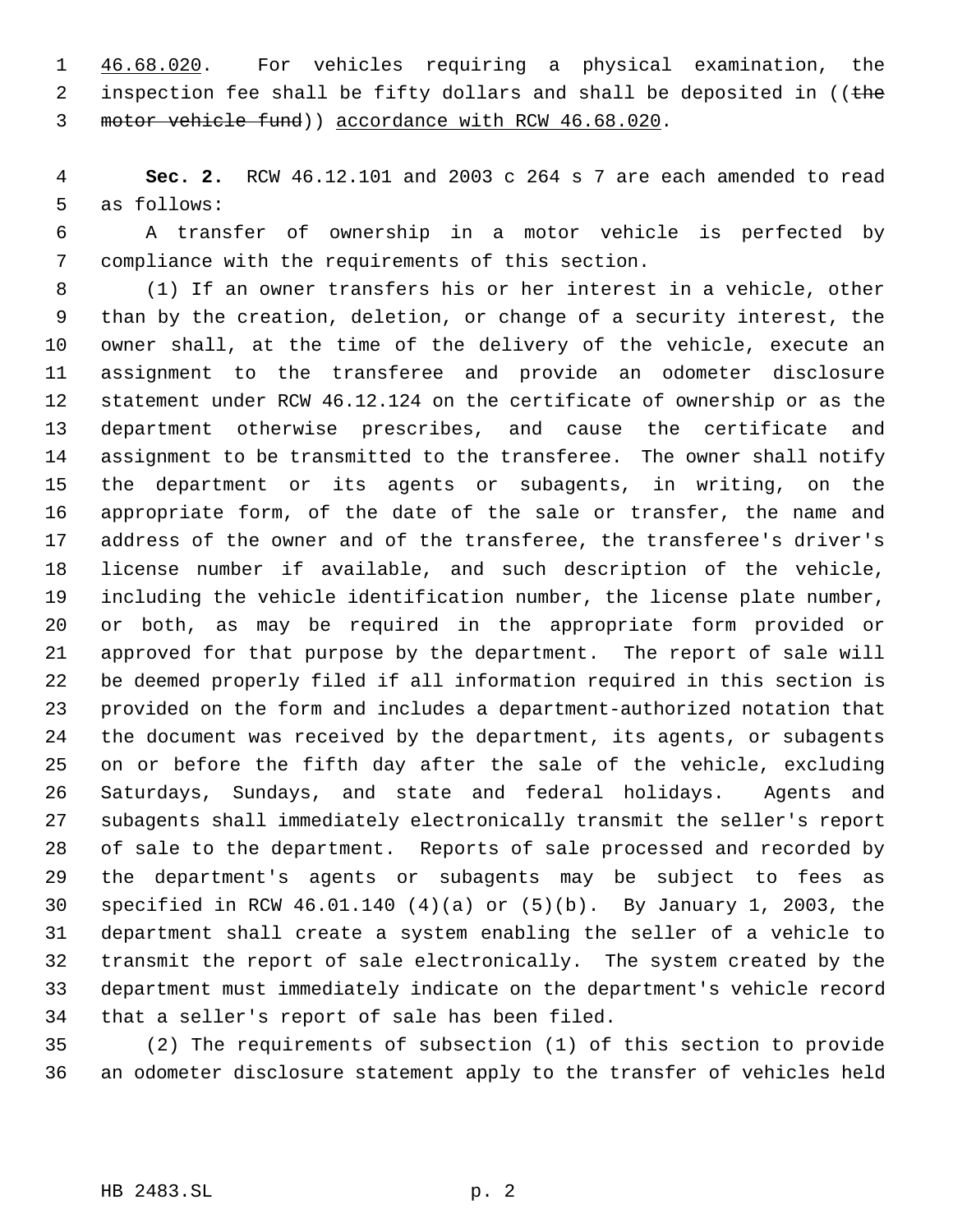for lease when transferred to a lessee and then to the lessor at the end of the leasehold and to vehicles held in a fleet when transferred to a purchaser.

 (3) Except as provided in RCW 46.70.122 the transferee shall within fifteen days after delivery to the transferee of the vehicle, execute the application for a new certificate of ownership in the same space provided therefor on the certificate or as the department prescribes, and cause the certificates and application to be transmitted to the 9 department accompanied by a fee of five dollars in addition to any other fees required.

 (4) Upon request of the owner or transferee, a secured party in possession of the certificate of ownership shall, unless the transfer was a breach of its security agreement, either deliver the certificate to the transferee for transmission to the department or, when the secured party receives the owner's assignment from the transferee, it shall transmit the transferee's application for a new certificate, the existing certificate, and the required fee to the department. Compliance with this section does not affect the rights of the secured party.

 (5) If a security interest is reserved or created at the time of the transfer, the certificate of ownership shall be retained by or delivered to the person who becomes the secured party, and the parties shall comply with the provisions of RCW 46.12.170.

 (6) If the purchaser or transferee fails or neglects to make application to transfer the certificate of ownership and license registration within fifteen days after the date of delivery of the vehicle, he or she shall on making application for transfer be assessed a twenty-five dollar penalty on the sixteenth day and two dollars additional for each day thereafter, but not to exceed one hundred dollars. The director may by rule establish conditions under which the penalty will not be assessed when an application for transfer is delayed for reasons beyond the control of the purchaser. Conditions for not assessing the penalty may be established for but not limited to delays caused by:

(a) The department requesting additional supporting documents;

(b) Extended hospitalization or illness of the purchaser;

(c) Failure of a legal owner to release his or her interest;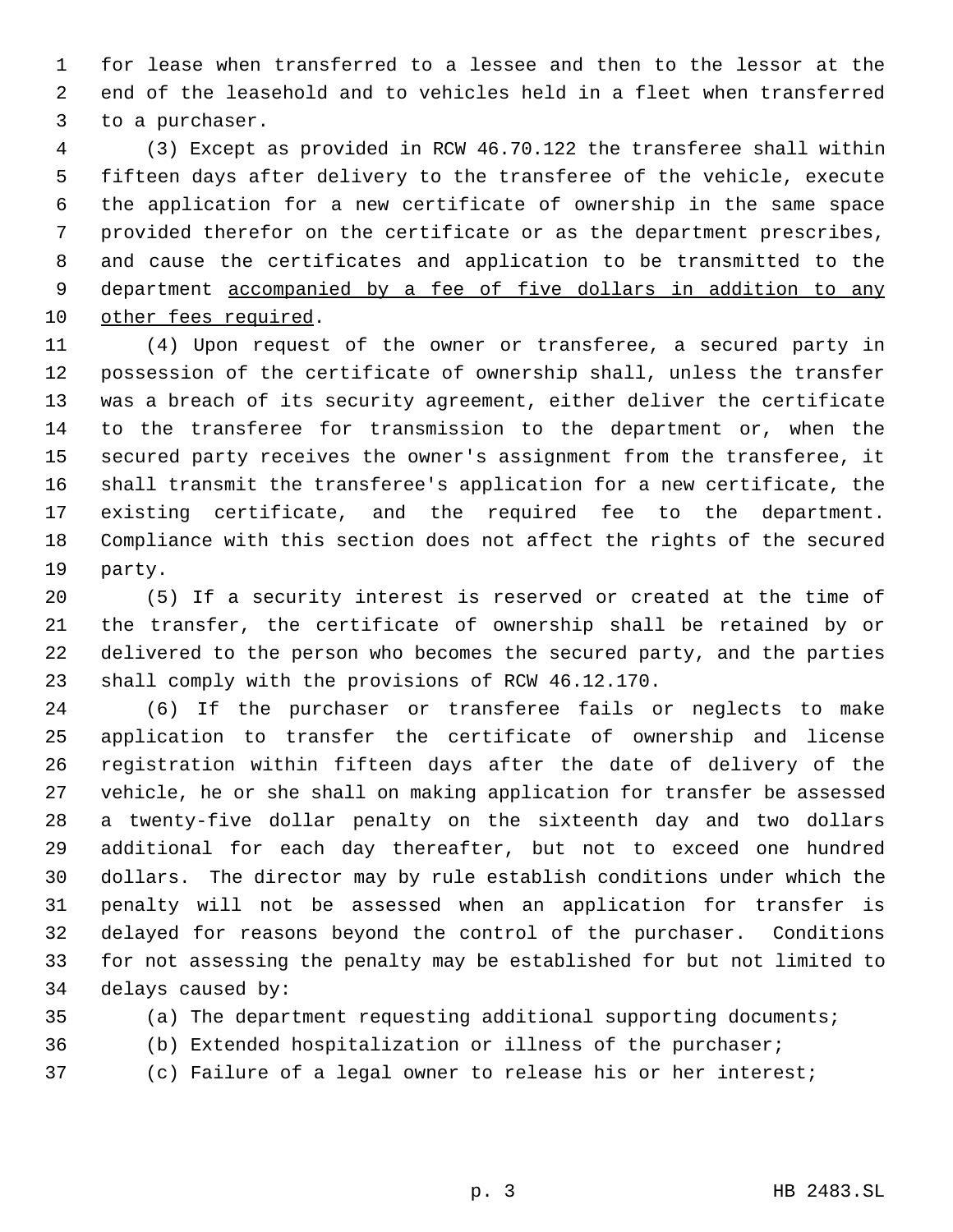(d) Failure, negligence, or nonperformance of the department, auditor, or subagent.

 Failure or neglect to make application to transfer the certificate of ownership and license registration within forty-five days after the date of delivery of the vehicle is a misdemeanor.

 (7) Upon receipt of an application for reissue or replacement of a certificate of ownership and transfer of license registration, accompanied by the endorsed certificate of ownership or other documentary evidence as is deemed necessary, the department shall, if the application is in order and if all provisions relating to the certificate of ownership and license registration have been complied with, issue new certificates of title and license registration as in the case of an original issue and shall transmit the fees together with an itemized detailed report to the state treasurer.

 (8) Once each quarter the department shall report to the department of revenue a list of those vehicles for which a seller's report has been received but no transfer of title has taken place.

 **Sec. 3.** RCW 46.68.020 and 2003 c 264 s 8 are each amended to read as follows:

 The director shall forward all fees for certificates of ownership or other moneys accruing under the provisions of chapter 46.12 RCW to the state treasurer, together with a proper identifying detailed report. The state treasurer shall credit such moneys as follows:

 (1) The fees collected under RCW 46.12.040(1) and 46.12.101(6) shall be credited to the multimodal transportation account in RCW 47.66.070.

 (2)(a) Beginning July 27, 2003, and until July 1, 2008, the fees collected under RCW 46.12.080, 46.12.101(3), 46.12.170, and 46.12.181 shall be credited as follows:

 (i) 58.12 percent shall be credited to a segregated subaccount of the air pollution control account in RCW 70.94.015;

32 (ii) ((15.71)) 16.60 percent shall be credited to the vessel response account created in RCW 90.56.335; and

 (iii) The remainder shall be credited into the transportation 2003 account (nickel account).

(b) Beginning July 1, 2008, and thereafter, the fees collected